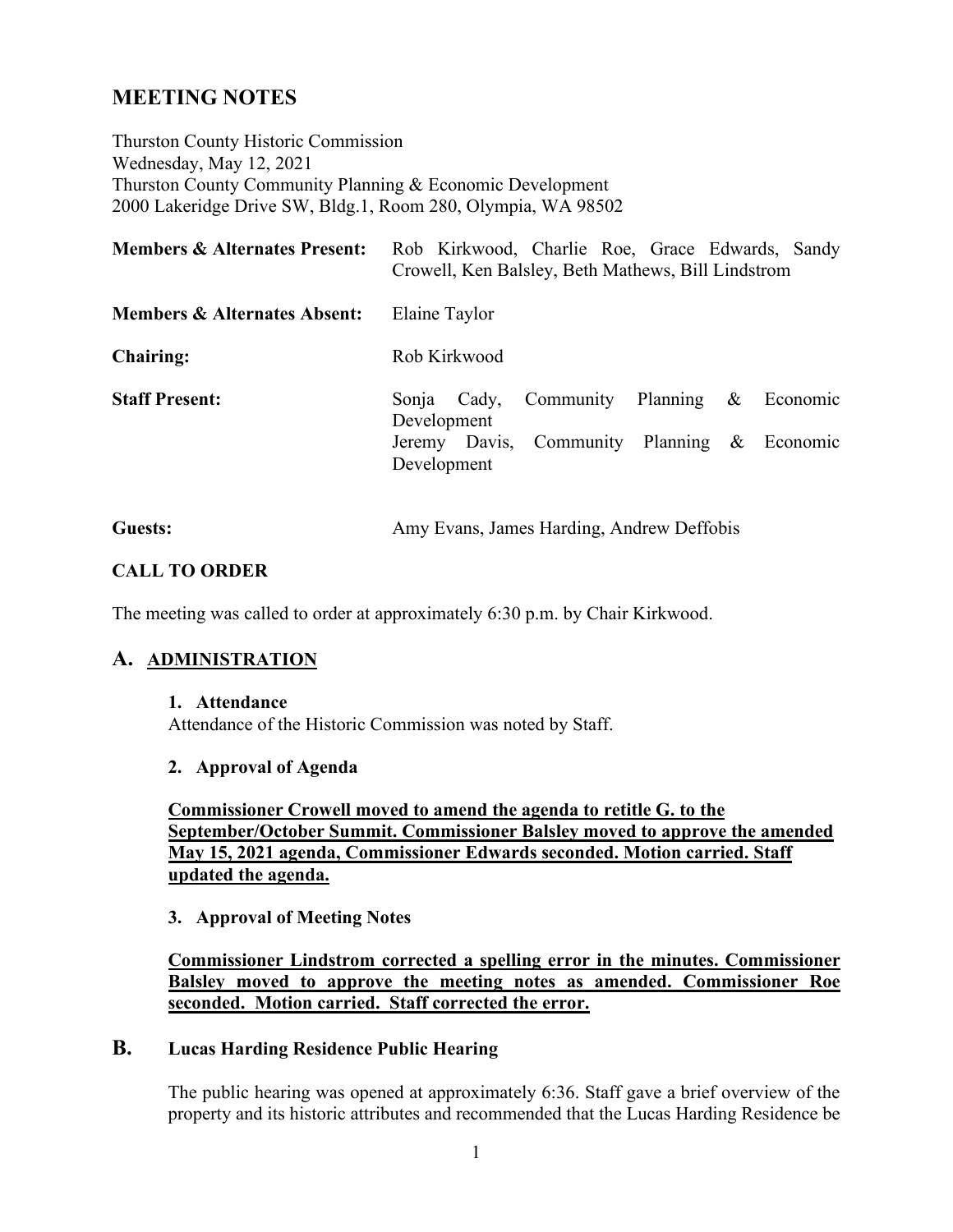placed on the Thurston County Historic Register, as it meets at least 4 criteria. The homeowners, Amy Evans, and James Harding provided answers to questions the Historic Commission had and gave a brief description of the home. Members of the public were in attendance, including Katie Schmidt Hurley, who shared her support of the placement of the home in the Zoom chat function. Susan Schmidt Wilson testified in support of the application and shared stories of growing up in the home and the joys of owning a historic house.

Several Commission members gave thanks to the applicants for their efforts renovating the home while restoring and maintaining the historic feel and features.

#### **Commissioner Balsley moved to accept staff's recommendation to place the Lucas Harding Property on the Thurston County Historic Register. Commissioner Edwards seconded. The vote was called, all were in favor. Motion carried.**

# **C. Conservation Futures Ranking Committee**

Andrew Deffobis, with Thurston County Community Planning and Economic Development presented an overview of the Conservation Futures Ranking Committee and the responsibilities of the Committee. He asked for two volunteers from the Historic Commission, one to be on the committee, and the other as an alternate. Commissioners Edwards and Lindstrom volunteered.

**Commissioner Balsley made a motion to nominate Commissioner Edwards as the Committee member, and Commissioner Lindstrom as the alternate. Commissioner Kirkwood seconded. Motion carried**.

#### **D. Waters, Woods, & Prairies**

Commissioner Crowell shared the exciting news that the history book will be receiving a City of Olympia Preservation Award from the Olympia City Council on May 20<sup>th</sup>. Commissioner Crowell, Commissioner Kirkwood, and Shirley Stirling will be attending the Zoom ceremony to accept the award. She also informed the group that the Olympia Historical Society & Bigelow House Museum would like to extend the book contract to distribute the second printing of the book. Staff had met with OHS/BHM earlier in the week to discuss the contract amendments. The Board of County Commissioners will need to approve the contract amendments as well as the publisher. Commissioner Crowell added that she would like the book authors to be able to purchase the books at a discounted price. The diversity editorial to be printed in the front of the book to welcome all histories of Thurston County has been completed.

# **E. RAC Interpretive Panels**

Commissioners Kirkwood, Balsley, Lindstrom and Mr. Davis met several City of Lacey staff members at the Regional Athletic Complex to discuss the interpretive signs and potential locations. The top three locations are by the baseball field entrance, near the basketball courts, or at the soccer fields. The County and City will continue discussions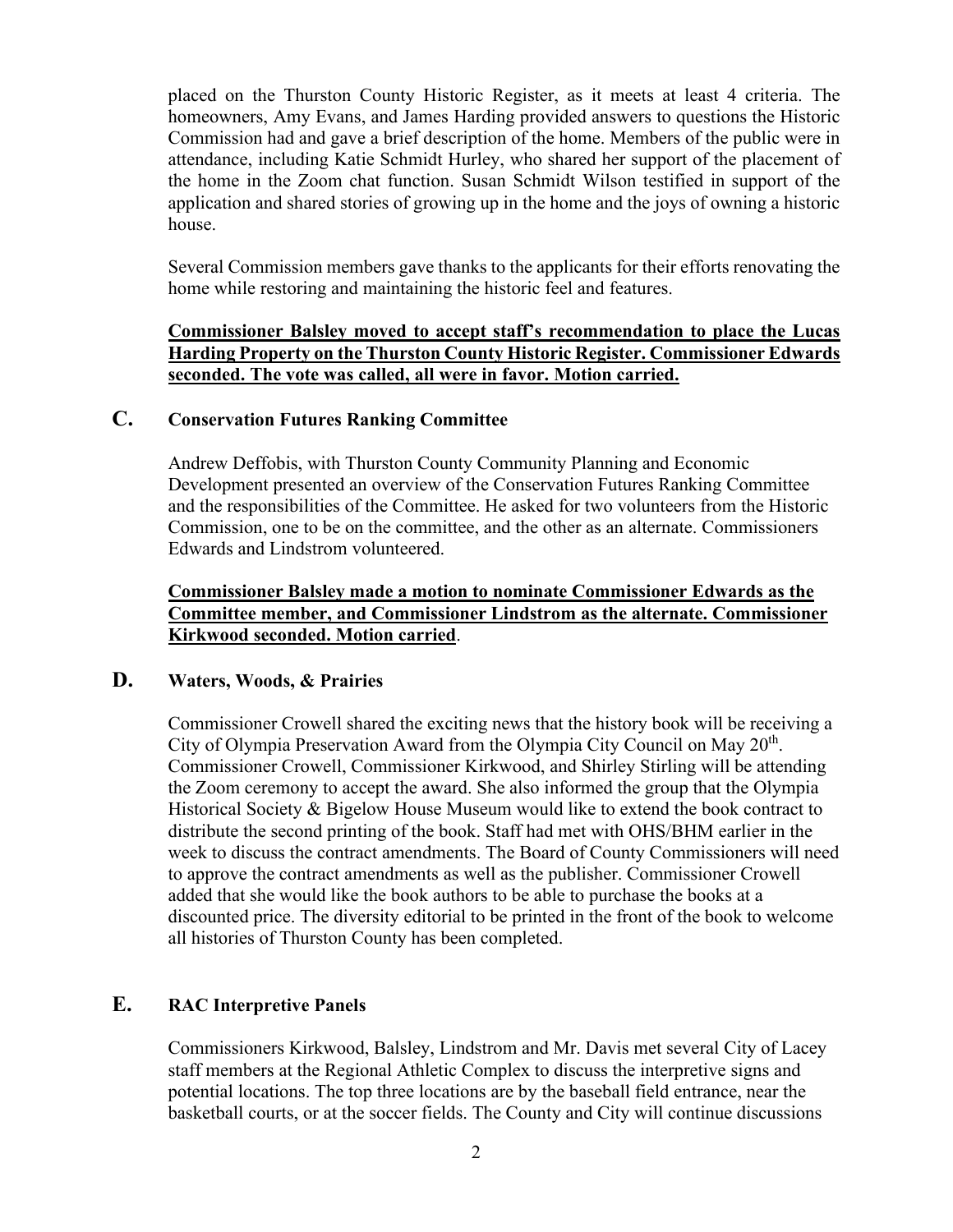about each parties role in the joint project throughout the development and maintenance of the panels. The subcommittee would like to construct a 6-sided kiosk like the one located at the Port. They would like the panels to be interchangeable to continuously update the stories shared. Commissioner Kirkwood has a contact at the Port who is happy to share the plans. Staff will take the proposal to the Board of County Commissioner once the design and budget quote are dialed in. The Commission also intends to seek out donations.

### **F. Recruiting Commission Members**

The County Public Information Officer will be sharing the Historic Commission's vacancies at Board Briefings, on County social media and newsletters, and has offered to do a Q&A session with the Commission. Commissioner Taylor has been compiling a list of contacts at local colleges to recruit diverse members.

# **G. September/October Summit**

Commissioner Kirkwood sent emails to spark interest and will continue to. The Commission discussed the progress made on the 2021 summit and the need to advertise to ensure a wide audience is reached. They discussed potentially holding one meeting a year off site, reaching a larger audience than just local governments, and contacting HGP grant recipients to attend and give updates on their projects.

# **H. DAHP Grant Application**

Staff informed the Commission that they were unable to submit the grant application because there was not enough time for the budget review process, or for the County Manager's review. Also, the 2021 CLG grant denial expressed the Commissions need for trainings to better understand the local register and requirements. Staff will work on scheduling trainings with our CLG coordinator. Commissioner Mathews suggested having one of the CLG training meetings as a part of the Thurston County Historic Commission Annual Summit.

#### **I. Stairwell Pictures**

Staff suggested setting this project aside due to the fact that the Community Planning and Economic Development department will be moving to a new building. The Commission agreed.

# **J. Plaques**

Staff is waiting for a response from the legal department.

#### **K. Subcommittee Updates**